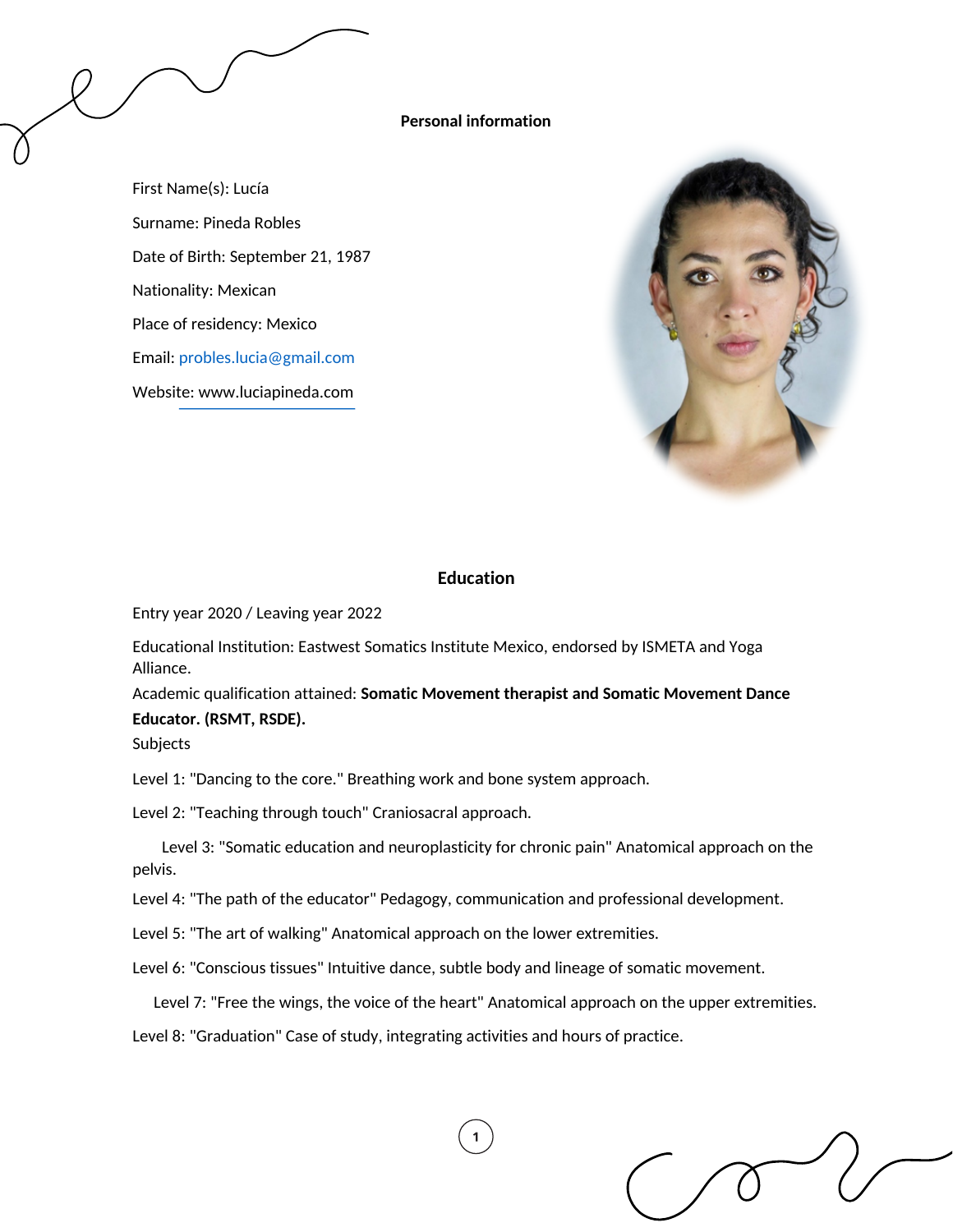Entry year 2020 / Leaving year 2022

Name of Educational Institution: The Mindful Tourist. Nature-Based Wellness and Forest Bathing training.

Academic qualification attained: **Professional Shinrin Yoku (Forest Bathing) guide and instructor.**

Subjects

1.Guidance and Fundamentals.

2.TMT Guidelines and Code of Conduct.

3.Forest Bathing: The Benefits.

4.The science of nature and connectivity.

5.Design your Shinrin Yoku session l.

6.Your well-being and nature.

7.You and 5 senses.

8.Your values.

9.Your empathy.

10.Design your Shinrin Yoku session II.

11.Your passion and Leadership (Ikigai).

12.Your mission and vision.

13.Your unfair advantages.

14.Your why and your definition of success.

15.Completion (10 hours of practice).

Entry year 2018 / Leaving year 2019

Educational Institution: Institute of Mexican Culture (SEP) / Goethe Institut / National Autonomous University of Mexico.

 $\overline{2}$ 

Academic qualification attained: **Choreography, Dance and Performance Researcher.**

Subjects

Module I. Choreography and Dance. Field and Practice.

Module II. Choreographing problems: Thinking dance, moving ideas.

Meeting and working session with Robert Steijn.

Module III. artistic residency. Management, collaboration and modes of organization.

Meeting and working session with Juan Domínguez.

Module IV. Devices, tools and documentation in practice.

Module V. Performance politics.

Lecture: With Quim Pujol.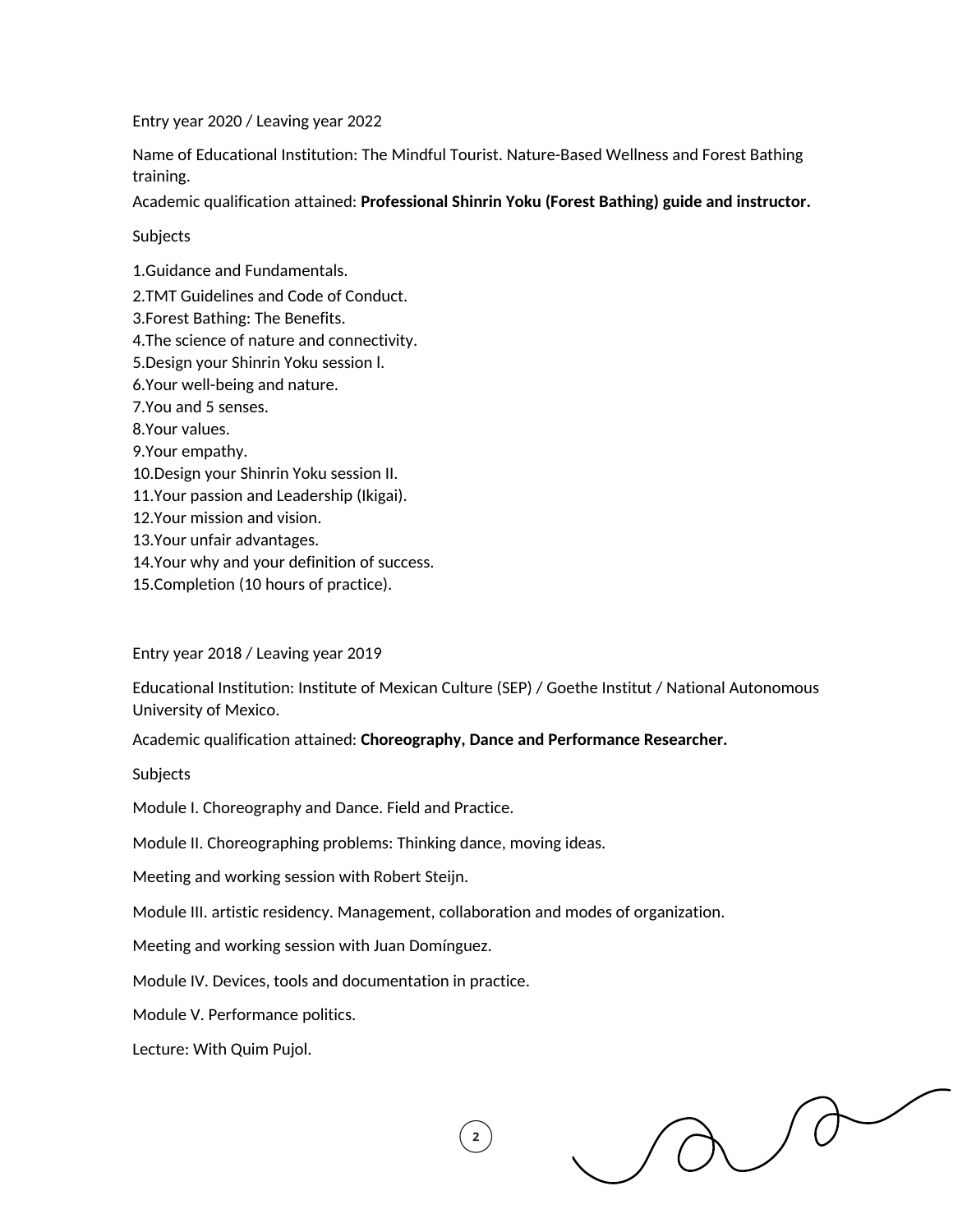Module VI. Intermediality: corporal and choreographic strategies in the history of contemporary art.

Lecture: Bárbara Foulkes, Abraham Cruzvillegas, Benito González.

Module VII. Movement and Decoloniality: beyond the binary divide between contemporary and traditional.

Lecture: With Amanda Piña, Rigo de la Danza de Matamoros and Juan Carlos Palma.

Lecture: Curating in the Performing Arts (open to the public) With Nicole Haitzinger.

Meeting and work session with Nicole Haitzinger.

Module VIII. Choreography questions and problems for theater, exhibition spaces and public situations.

Master class with Xavier Le Roy and Scarlet Yu.

Master class with Ileana Diéguez.

Master class with Victoria Pérez Royo.

280 hours of both theory and practice.

#### **Highest level of academic qualification**

#### **BA Hons equivalent, Performing dancer of Contemporary Dance.**

Entry year 2012 / Leaving year 2016

Educational Institution: Contemporary Dance professional Training Centre, Contempodanza.

Final GPA: 8.8

**Subjects** 

First semesterSecond semester

Graham - Contemporary Dance Technique IGraham - Contemporary Dance Technique II Classical

 $\overline{\mathbf{3}}$ 

Dance Cuban Technique IClassical Dance Cuban Technique II

Pilates Technique IPilates II Technique

Physical Training IPhysical Training II

Stage Practices IStage Practices II

Music IMusic II

 $\mathcal{N}$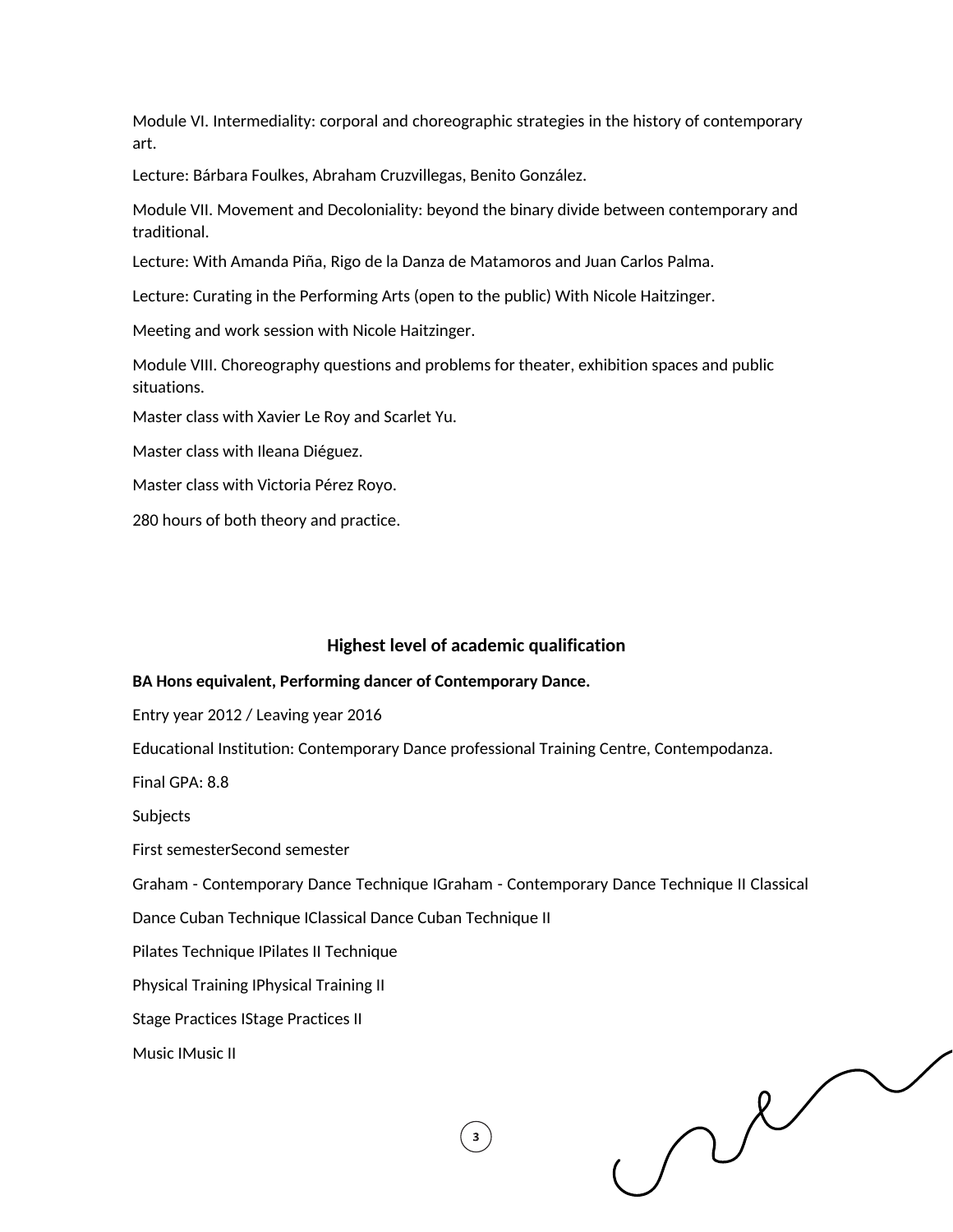Third semester

| Graham - Contemporary Dance Technique III | Sixth semester                           |
|-------------------------------------------|------------------------------------------|
| Classical Dance Cuban Technique III       | Graham - Contemporary Dance Technique VI |
| Pilates III Technique                     | Classical Dance Cuban Technique VI       |
| High Performance Dance I                  | Pilates Technique VI                     |
| <b>Stage Practices III</b>                | Alternative Dance Technique II           |
| Music III                                 | Stage Practice VI                        |
| Stage Production Workshop I               | Choreographic Composition II             |
|                                           |                                          |

Fourth semester Graham - Contemporary Dance Technique IV Classical Dance Cuban Technique IV Pilates Technique IV High Performance Dance II Stage Practices IV Music IV Stage Production Workshop II

Fifth semester Graham - Contemporary Dance Technique V Classical Dance Cuban Technique V Pilates Technique V Alternative Dance Technique I Stage Practices V Choreographic Composition I

Seventh semester Graham - Contemporary Dance Technique VII Classical Dance Cuban Technique VII Pilates Technique VII Alternative Dance Technique III Professional Stage Practices I Research Workshop I

Eighth semester

Graham - Contemporary Dance Technique VIII Classical Dance Cuban Technique VIII Pilates technique VIII Alternative Dance Technique IV Professional Stage Practices II Research Workshop II

 $\overline{\mathcal{L}}$